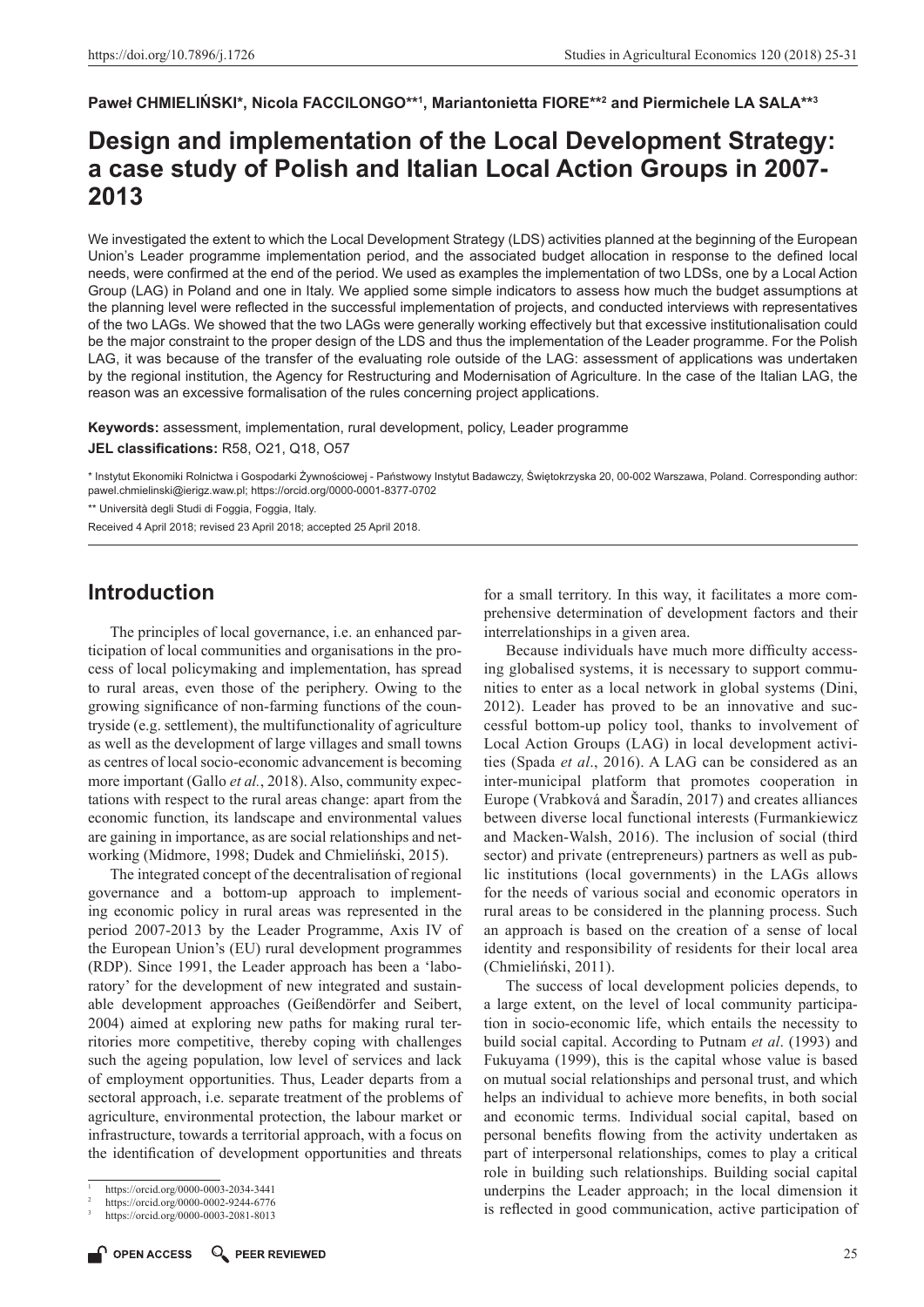residents in local initiatives, but also in the involvement of representatives of the public, economic and social sectors in LAG activities.

This capacity to deal with development problems through new forms of partnerships is so rooted in the Leader approach that it has influenced national, regional and local policies, thus adapting rural policy-making to the diversity of rural areas' needs (EC, 2006). Therefore, over the last decade, EU rural development policies have been sustaining and promoting the development of rural areas and the implementation of strong networks between institutional and non-institutional actors, thus increasing the social inclusion of dissimilar rural population groups. This is one of the main objectives of the RDP (Arabatzis *et al*., 2010; Lošťák and Hudečková, 2010; Delin, 2012; Furmankiewicz and Macken-Walsh, 2016).

Because Leader adopts a place-based approach, and LAGs prepare for the programme's implementation based on an analysis of local needs and with special regard to the specificity of territory in which they operate, it can be assumed that the policy tasks and measures planned by the LAGs will be well suited to the needs of the local community. Centred on a case study in the Leader Programme in the Alentejo region of Portugal, Santos *et al*. (2016) examined the longterm survival rate of firms subsidised by public policy. Using binary choice models, they showed that the cumulative mortality rate of subsidised local firms in this region was over 20 per cent. However, the probability of survival increased with higher investment, firm age and regional business concentration. Through funding strategic investment, the Leader Programme promoted entrepreneurship in the Portuguese rural areas of Alentejo, but the sustainability of the results achieved depended on the effectiveness of decisions taken in the short term by the different players: the LAG and entrepreneurs.

However, a study on the LAGs in the Czech Republic (Boukalova *et al*., 2016) shows that the Leader approach is in many cases still a top-down policy based on an exogenous framework (as defined in the RDP) and thus it is not capable of using the endogenous resources (material and non-material assets) of local communities. This is why the efficient implementation of Local Development Strategies (LDSs) has been observed mostly for experienced LAGs (Volk and Bojnec, 2014; Pechrová and Boukalová, 2015). Another constraint on the effective implementation of the Leader approach has been the delays in the start of programme financing. This has had a negative impact on the functioning of the LAG office and the retention of experienced staff (Svobodová, 2015).

Our paper aims at assessing the measures implemented as part of the Leader Axis of the 2007-2013 RDP and the activities of two LAGs, one from Poland and one from Italy. This was the first EU programming period in which Polish LAGs could participate fully in the implementation of the Leader approach. For the Italian regions, it was the fourth programming period. It can be assumed that the Polish LAGs created during the LEADER+ Pilot Programme<sup>4</sup> were in a similar situation to the Italian LAGs in 1989-1993 (Leader I), while those operating in 2007-2013 were comparable to the Italian LAGs during the period 1994-1999. In 2007-2013, all Italian regions recognised 192 LAGs while in Poland there were 336. We tried to assess how innovative is the programming and implementation of LDSs under the Leader approach in the two case study areas. We checked the extent to which the LDS activities planned at the beginning of the implementation period, and the associated budget allocation in response to the defined local needs, were confirmed at the end of the period.

# **Methodology**

We chose two NUTS 2 regions, Regione Puglia in southeastern Italy (centred on the city of Bari) and Małopolskie *Voivodeship* in southern Poland (surrounding the city of Kraków), with similar structural problems. Both regions have low levels of labour and economic activity in comparison to national averages, low levels of public services provision (Charron, 2016), and are suffering from depopulation. In absolute terms, the two regions show large differences in the levels of their GDP and income per capita (Table 1). The reality is however better described by the GDP per capita in purchasing power standard (PPS), which allows meaningful volume comparisons of GDP between regions and countries. As GDP per capita in Italy is almost 2.5 times higher than in Poland, the levels of GDP per capita in PPS in the two regions are in fact very similar.

The presently-similar levels of GDP per capita in PPS in the two regions are the result of the dynamic development of the Małopolskie *Voivodeship* since Poland's accession to the EU in 2004, and shows the dynamics of changes in Poland because of participation in EU development policy instruments and programmes. Whereas for Regione Puglia the value of GDP per capita in PPS increased from EUR 16,000 in 2004 to EUR 18,100 in 2015, over the same period the increase for Małopolskie *Voivodeship* was from EUR 10,000 to EUR 17,800.

**Table 1:** Gross Domestic Product in the European Union and selected regions, 2015.

|                  |                        | <b>GDP</b> | GDP per capita |            |            |  |  |
|------------------|------------------------|------------|----------------|------------|------------|--|--|
| <b>Territory</b> | <b>EUR</b>             | <b>EUR</b> |                | <b>EUR</b> | <b>PPS</b> |  |  |
|                  | million                | million    | <b>EUR</b>     | <b>PPS</b> | $EU28=$    |  |  |
|                  |                        | <b>PPS</b> |                |            | 100        |  |  |
| $EU-28$          | 14.714.029             |            | 28,900         | 28,900     | 100        |  |  |
| Italy            | 1,689,072<br>1,645,439 |            | 27,100         | 27,800     | 96         |  |  |
| Puglia           | 72,135                 | 17,700     |                | 18,100     | 63         |  |  |
| Poland           | 429,794<br>761,156     |            | 11,200         | 19,800     | 69         |  |  |
| Małopolskie      | 33,947<br>60,119       |            | 10,100         | 17,800     | 62         |  |  |

Data source: Eurostat

For our detailed analyses, we selected two LAGs, Meridaunia in Italy and Dolina Soły in Poland<sup>5</sup>, whose territories are characterised by similar physical conditions (i.e.

<sup>4</sup> A special programme for Member States accessing the EU in 2004. In Poland it was implemented as measure 2.7. 'Leader + Pilot Programme' under the Sectoral Operational Programme 'Restructuring and Modernisation of the Food Sector and Rural Development, 2004-2006'. Until 2006, 167 LAGs were created, of which 122 (from a total of 336 LAGs) continued their activities in 2007-2013 (Chmieliński, 2011).

<sup>5</sup> In Puglia region in 2007-2013 there were 25 LAGs operating in total, and in Małopolskie *Voivodeship* – 39.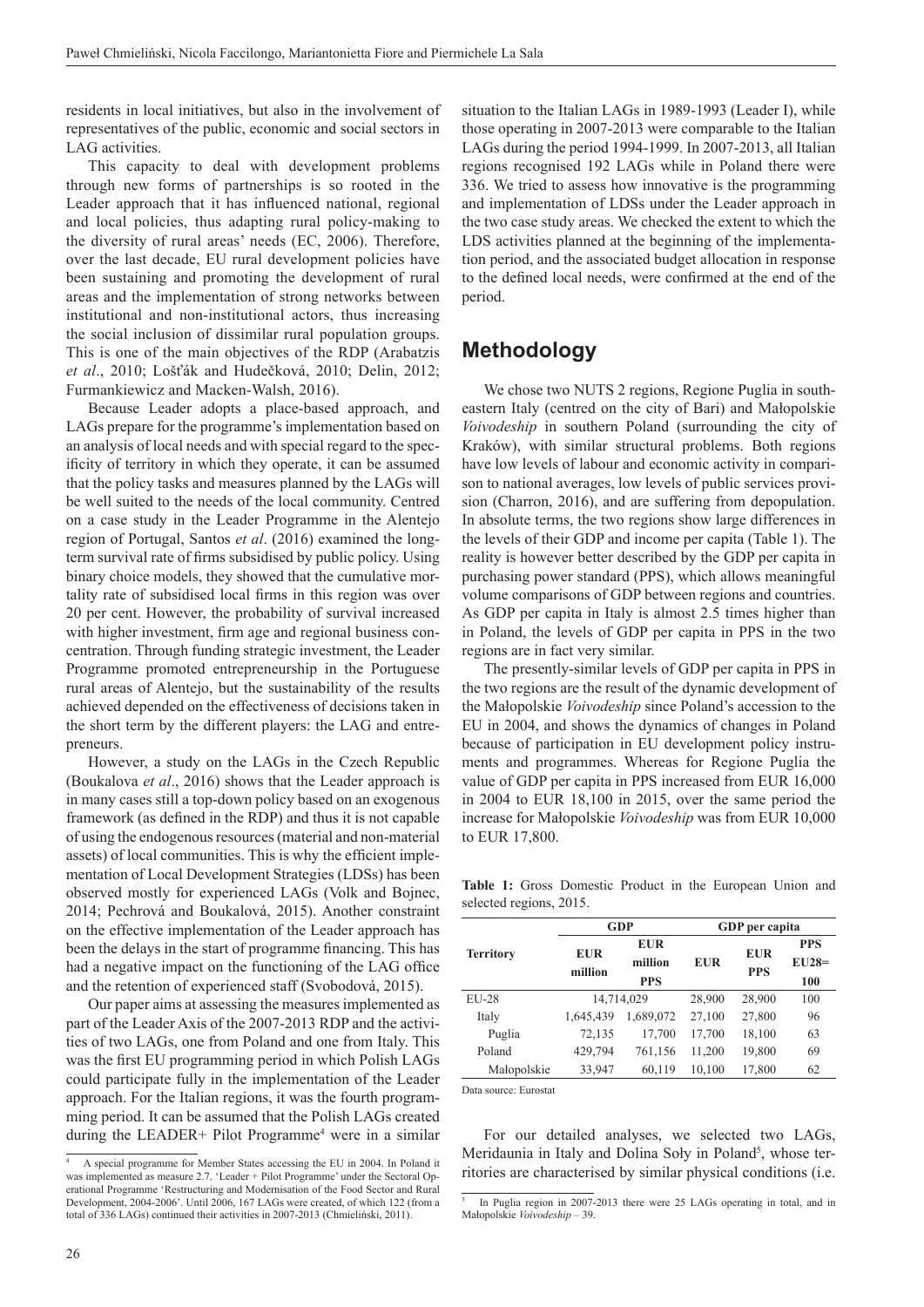inland and mountain areas) and the fact that their activities cover around 100,000 inhabitants each. While the allocation of funds from the Leader axis took place on a competitive basis, the allocated funding is closely related to the number of inhabitants covered by the LDS. Therefore, the number of inhabitants is a more important LAG parameter than the physical area. Furthermore, the territories of both LAGs feature high levels of depopulation, low rates of economic activity and low levels of public services.

Open interviews were conducted at the end of 2017 and at the beginning of 2018 with representatives of the LAG offices, i.e. people directly involved in the planning, implementing and accounting of LDSs. Topics included problems encountered during the implementation of the 2007-2013 strategy, and information on the use of funds, implemented projects and administrative challenges. Interviewees also answered questions about changes in the functioning of the organisation in the context of local development problems. The information obtained was supplemented by Eurostat data as well as the implementing regulations of the RDPs. Furthermore, during the study, unpublished data were obtained regarding the number of applications filed, withdrawn and unsuccessful, as well as changes in the LAGs' budgets.

We compared the financial results of both LAGs: generated private expenditure, by comparing planned and implemented expenditures; type of funded activities, especially structural and services activities; design capacity index, i.e. the relationship between the planned and real funding in each of the measures; index of successful implementation of projects, which is the relationship between completed and funded projects. We also analysed the design mortality index: the ratio between the number of revocations/cancellations and the number of funded projects; the index of the satisfied applications, i.e. the ratio between the funded applications and the submitted applications.

# **Results**

#### **Implementation of local development strategies**

The basis for determining the priorities regarding the choice of actions and the allocation of funds is the needs of the LAG area residents. In 2007-2013, EU Member States could choose to implement measures in line with their priorities from a 'menu' of actions eligible under Axis IV. These actions were determined at the central level in Poland, while in Italy, with its regional RDPs, activities were more decentralised. Therefore, in our cases, the Polish LAG implemented four measures under its LDS and the Italian LAG six (Table 2).

Although the LAG territories had similar numbers of inhabitants, their 2007-2013 LDS budgets were different. The LAG Meridaunia received nearly EUR 15 million for that period, while the LAG Dolina Soły was awarded only slightly more than EUR 3 million. In addition, the priority of the Italian LAG was for activities that encouraged tourism, for which it allocated nearly 40 per cent of the financial resources of the LDS, while the Polish LAG concentrated on infrastructure investments as part of Measure 322 (Table 2). During the period 2007-2013 (2015), the Italian LAG implemented 131 projects, and the Polish LAG 113.

In the 2007-2013 programming period, LAGs were obliged to implement pro-economic activities more focused on job creation. LAGs established mainly by the initiative of representatives of the social sector (NGOs) or the public sector have so far implemented mainly social activities focused on the integration of residents. In 2007-2013, they were entrusted with implementing Axis III (aimed at improving the competitiveness of rural areas) measures of the RDPs, in the scope of creating micro-enterprises and diversifying agricultural activities. Respondents from the Polish LAG

|                                                                                                                           |                             | <b>LAG Meridaunia (Italy)</b> |                          | <b>LAG Dolina Soly (Poland)</b> |           |         |  |
|---------------------------------------------------------------------------------------------------------------------------|-----------------------------|-------------------------------|--------------------------|---------------------------------|-----------|---------|--|
| <b>Measure</b>                                                                                                            | <b>Budget</b><br><b>EUR</b> | % total                       | $%$ LDS                  | Budget*<br><b>EUR</b>           | $%$ total | $%$ LDS |  |
| 311: Diversification into non-agricultural activities                                                                     | 2,655,482                   | 17.9                          | 22.7                     | 256,518                         | 8.3       | 10.6    |  |
| 312: Support for the creation and development of micro-enterprises                                                        | 320,000                     | 2.2                           | 2.7                      | 384,777                         | 12.4      | 15.8    |  |
| 313: Encouragement of tourism activities                                                                                  | 5,850,000                   | 39.3                          | 50.1                     |                                 |           |         |  |
| 321: Basic services for the economy and rural population                                                                  | 1,115,410                   | 7.5                           | 9.5                      |                                 |           |         |  |
| 322: Village renewal and development                                                                                      |                             |                               | $\overline{\phantom{a}}$ | 1,331,919                       | 42.9      | 54.8    |  |
| 413: Small projects**                                                                                                     |                             |                               | $\overline{\phantom{a}}$ | 457,513                         | 14.8      | 18.8    |  |
| 323: Protection and retraining of rural heritage                                                                          | 600,000                     | 4.0                           | 5.1                      |                                 |           |         |  |
| 331: Training and information                                                                                             | 1,145,291                   | 7.7                           | 9.8                      |                                 |           |         |  |
| <b>Implementation of LDS</b> – total                                                                                      | 11,686,183                  | 78.6                          | 100.0                    | 2,430,727                       | 78.4      | 100.0   |  |
| 421: Development of interterritorial and transnational cooperation<br>projects consistent with the objectives set by LDSs | 496,110                     | 3.3                           | ٠                        | 62,864                          | 2.0       |         |  |
| 431: Management. animation and acquisition of skills of LAGs                                                              | 2,686,016                   | 18.1                          | ۰                        | 607,682                         | 19.6      |         |  |
| <b>Total</b>                                                                                                              | 14,868,308                  | 100.0                         | ۰.                       | 3,101,272                       | 100.0     |         |  |

**Table 2:** Distribution of planned expenditure by measure in the Local Development Strategies of two LAGs, 2007-2013.

\* An exchange rate of EUR 1 = PLN 4.0543 is used in Tables 1 and 2, based on the ECB average rate for the period 2007-2015

\*\* Projects that do not meet the conditions for granting aid under RDP Axis III measures, but which contribute to achieving the objectives of this Axis and thus implemented in Poland

Data sources: official and unpublished data of LAGs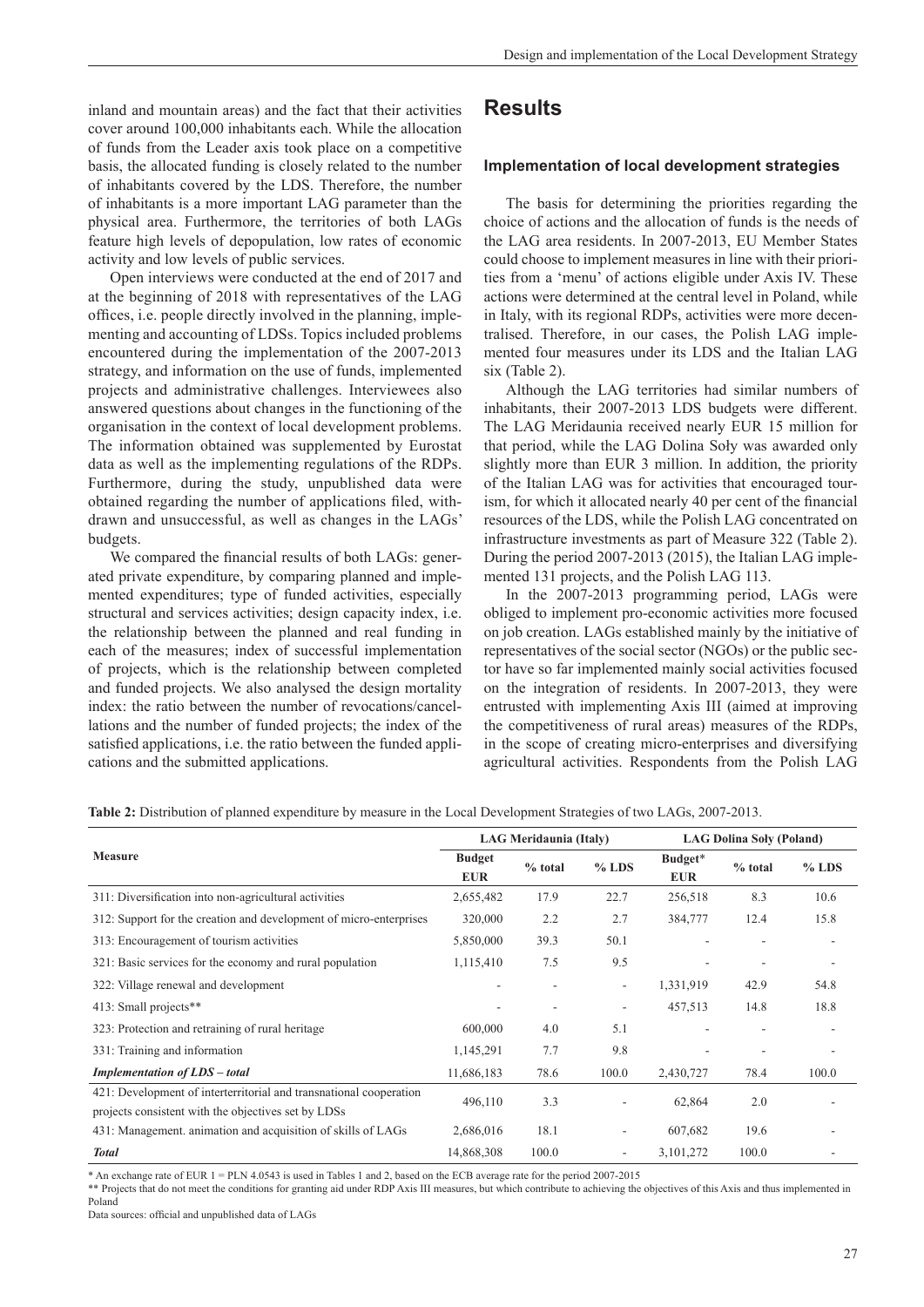recounted the fears that accompanied this process. Of particular concern was that the evaluation of applications of rural residents within these activities was entrusted to an external, regional-level institution, the Agency for Restructuring and Modernisation of Agriculture (ARMA). The LAG Dolina Soły budget allocated a smaller share of the funds for the implementation of activities related to farmers' diversification into non-agricultural activities (311) compared to LAG Meridaunia (Table 2). As ARMA acted as the paying agency also for many other activities directed to farmers, farmers were well aware of its existence, but the agency was little known in the wider local community. The LAG could not compete in the local community with twin actions under the RDP (Agrotec, 2010). This reflects the fears of the Polish LAG representatives, expressed during the interviews, about the interest of rural residents in this activity – competitive actions were also implemented by ARMA under Axis III of the RDPs – as well as the efficiency of implementation of this measure based on the decision-making engagement of an external institution.

**Table 3:** Distribution of expenditures on the implementation of the Local Development Strategies of two LAGs, 2007 and 2015.

|                                      | <b>Public funds</b> |               | <b>Private funds</b> | <b>Total</b> |            |  |  |  |
|--------------------------------------|---------------------|---------------|----------------------|--------------|------------|--|--|--|
| <b>Expenditure</b>                   | <b>EUR</b>          | $\frac{6}{9}$ | <b>EUR</b>           | $\%$         | <b>EUR</b> |  |  |  |
| LAG Meridaunia (Italy)               |                     |               |                      |              |            |  |  |  |
| Planned (2007)                       | 11,686,183          | 62.8          | 6,914,334            | 37.2         | 18,600,517 |  |  |  |
| Implemented<br>(2015)                | 7,364,720           | 50.0          | 7,254,242            | 50.0         | 14,618,962 |  |  |  |
| Change<br>$(2015 \text{ cf. } 2007)$ | 4,321,463           | $-12.8$       | -339,908             | 12.8         | 3,981,555  |  |  |  |
| <b>LAG Dolina Soly (Poland)</b>      |                     |               |                      |              |            |  |  |  |
| Planned $(2007)$                     | 2,430,727           | 65.5          | 1,281,345            | 34.5         | 3,712,072  |  |  |  |
| Implemented<br>(2015)                | 1,758,063           | 60.4          | 1,152,684            | 39.6         | 2,910,747  |  |  |  |
| Change<br>$(2015 \text{ cf. } 2007)$ | 672,664             | $-5.1$        | 128,661              | 5.1          | 801,325    |  |  |  |

Data sources: official and unpublished data of LAGs

**Table 4:** Planned and actual implementation of projects and funds according to the Local Development Strategy of the LAG Dolina Soły, Poland.

|                                                                 | <b>Measure</b> |      |      |      |  |  |  |
|-----------------------------------------------------------------|----------------|------|------|------|--|--|--|
| <b>Indicator</b>                                                | 311            | 312  | 322  | 413  |  |  |  |
| Design capacity index (planned/real<br>expenditure per measure) | 5.0            | 2.5  | 1.5  | 1.3  |  |  |  |
| Number of applications submitted                                | 10             | 42   | 33   | 151  |  |  |  |
| Number of completed projects                                    | $\overline{c}$ | 10   | 24   | 77   |  |  |  |
| Number of financed projects                                     | $\overline{2}$ | 10   | 24   | 77   |  |  |  |
| Index of successful implementation                              | 1.00           | 1.00 | 1.00 | 1.00 |  |  |  |
| Number of revocations/<br>cancellations                         | 8              | 18   | 8    | 36   |  |  |  |
| Number of financed projects                                     | $\overline{2}$ | 10   | 24   | 77   |  |  |  |
| Design mortality index                                          | 4.00           | 1.80 | 0.33 | 0.47 |  |  |  |
| Number of financed projects                                     | $\overline{2}$ | 10   | 24   | 77   |  |  |  |
| Number of applications submitted                                | 10             | 42   | 33   | 151  |  |  |  |
| Index of satisfied applications                                 | 0.20           | 0.24 | 0.73 | 0.51 |  |  |  |

Data sources: official documents and unpublished data of the LAG Dolina Soły

The first source of information regarding the extent to which the planned activities were carried out in accordance with the intention of the LAGs is the relationship between the budget for the implementation of the LDS and the actual expenditure. Neither LAG managed to spend the planned amount of money (Table 3), but both managed to activate more private funding than they had planned in 2007-2008, at the beginning of the strategy implementation. This information signals that the LAGs have the potential to achieve local (private) capital integration. In the case of the LAG Meridaunia, the share of private funds in the implemented projects was more than 12 percentage points higher than expected, for the LAG Dolina Soły the figure was 5 percentage points. Nevertheless, both groups managed to spend a similar share of the planned budget: 78 per cent in the case of the Meridaunia LAG and 79 per cent in the case of the Dolina Soły LAG.

We analysed some simple indicators that illustrate the progress in the implementation of the LDSs. In the case of the LAG Dolina Soły, the planned activities were not divided into detailed actions and remained in line with the measures proposed by the European Commission. The LAG Meridaunia, on the other hand, divided the measures into detailed actions (sub-measures) which, because they were the subject of separate calls for applications organised by LAGs, can be analysed separately. This is the reason why the results are presented according to measures in Table 4, and by submeasures (actions) in Table 5.

The efficiency capacity of the planning process at the stage of resource allocation is demonstrated by the design capacity index (DCI): the lower the value, the more properly planned were the projects. In the case of the LAG Dolina Soły, it turned out that measure 413 (small projects<sup>6</sup>) was the activity where payments were completed closest to those planned, and additionally the interest in the operation was the largest (Table 4). The respondents' opinions expressed during the interviews were confirmed in this analysis of the DCI. Measures aimed at diversification of agricultural activity and creation of enterprises turned out to difficult to implement: for measures 311 and 312 the relationship between the planned and used funding was unfavourable in the case of the Polish LAG.

A similar situation occurred with the Italian LAG, where the DCI indicator also illustrates low utilisation of expenditure in measures 312 and 313, related to creation and development of micro-enterprises and tourism activities. This result can be associated with the still low level of awareness among rural residents of knowledge about available funds, and the continuing problems associated with the effective application for assistance funds, as indicated by the number of applications submitted and the number of completed projects (Table 5).

The data for index of successful implementation, in which unity means full implementation of projects that were selected for funding and received funds, show that both LAGs were effective in selecting projects that had the best chance of success. However, the relationship between the number of revocations/cancellations and the number of financed projects shows how many projects were poorly pre-

Small grants for implementing original ideas by the local community members, whether associated or non-associated within any formal structure (natural or legal person, NGOs, and any organisational unit without legal personality).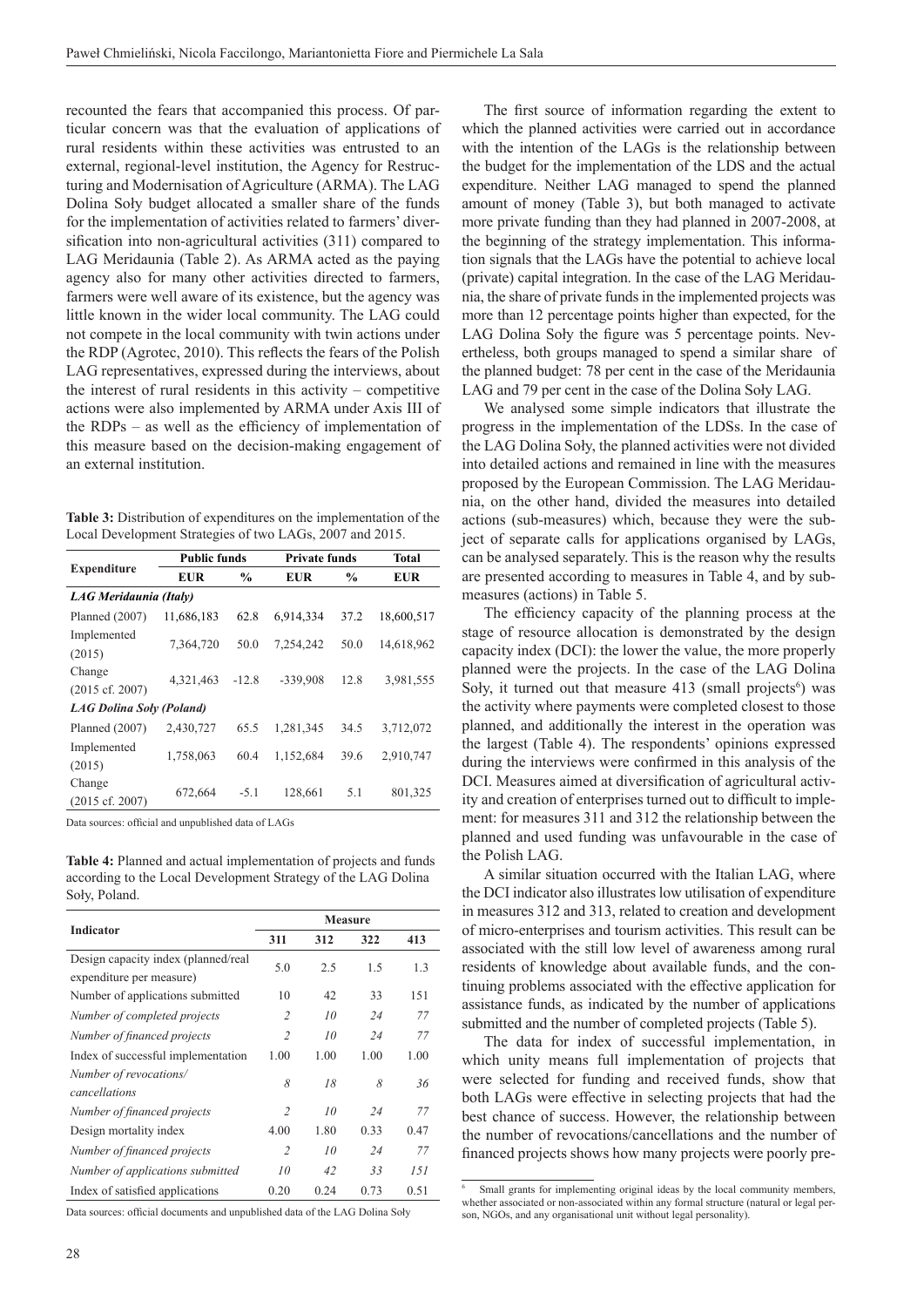**Table 5:** Planned and actual implementation of projects and funds according to the Local Development Strategy of the LAG Meridaunia.

|                                     | Measure and sub-measure |      |      |                          |      |          |      |      |                |          |                |                |
|-------------------------------------|-------------------------|------|------|--------------------------|------|----------|------|------|----------------|----------|----------------|----------------|
|                                     | 311                     |      |      | 312                      |      | 313      | 323  | 321  |                |          |                |                |
|                                     |                         |      | 3    | 5                        |      | 3        | 4    | 5    |                | 1a       | 1 <sub>b</sub> | 1c             |
| Design capacity index               | 4.7                     | 2.4  | 2.4  | $\overline{\phantom{a}}$ | 25.4 | 4        | 4    | 15   | 6              |          | 4.2            | $\overline{c}$ |
| Number of applications submitted    | 17                      | 9    | 2    | $\overline{\phantom{a}}$ | 25   | 10       |      | 63   | $\overline{c}$ |          |                |                |
| Number of completed projects        | 15                      | 6    |      | $\theta$                 | 20   | 10       | 6    | 36   |                |          |                |                |
| Number of financed projects         | 15                      | 6    |      |                          | 20   | 10       | 6    | 36   |                |          |                |                |
| Index of successful implementation  | 1.00                    | 1.00 | 00.  | 0.00                     | 1.00 | 1.00     | 1.00 | 1.00 | 1.00           | 1.00     | 1.00           | 1.00           |
| Number of revocations/cancellations |                         | 3    | 0    | 4                        |      | $\theta$ |      | 10   |                | $\theta$ | $\theta$       |                |
| Number of financed projects         | 15                      | 6    |      |                          | 20   | 10       | 6    | 36   |                |          |                |                |
| Design mortality index              | 0.07                    | 0.50 | 0.00 | 4.00                     | 0.25 | 0.00     | 0.17 | 0.28 | 1.00           | 0.00     | 0.00           | 0.50           |
| Number of financed projects         | 15                      | 6    |      |                          | 20   | 10       | 6    | 36   |                |          |                |                |
| Number of applications submitted    | 17                      | 9    |      |                          | 25   | 10       |      | 63   |                |          |                |                |
| Index of satisfied applications     | 0.88                    | 0.67 | 00.1 | 0.20                     | 0.80 | 1.00     | 0.86 | 0.57 | 0.50           | 1.00     | 1.00           | 0.50           |

Data sources: official documents and unpublished data of the LAG Meriduania

pared (Tables 4 and 5). The higher the value of the design mortality index, the more unfavourable is the relationship between the number of projects that passed the assessment but were subsequently cancelled and those that were successfully completed. Therefore, this indicator refers to the mortality of initiatives because of poor policy design, especially of implementing regulations.

Similar conclusions can be drawn based on the analysis of the index of satisfied applications, which shows how much the demand for financial support from the local community was met. In the case of the LAG Dolina Soły, measures 311 and 312 again proved to be the most difficult to implement, and potential beneficiaries most often did not receive financing for their idea. As regards the LAG Meridaunia, the level of meeting the demand for payments was relatively low for measure 311 (LAG Meridaunia, 2015).

Our analysis showed that both LAGs struggled with the problem of effective implementation of the planned activities. In both cases, the most difficult measures to be implemented were those related to creating non-agricultural jobs which were planned under Axis III and implemented by the LAG. In the case of the Polish LAG, among the measures implemented under Axis IV, only measure 413 (small projects) was addressed directly to local communities. In the remaining cases, the invention and efforts relied on the LAG members or employees, as a result of which the residents were often reduced to the role of beneficiaries of the support provided by LAGs (participation in training sessions and calls for proposals to establish micro- and small enterprises). With the Italian LAG, efficient implementation of the strategy was inhibited by the formal and legal problem related to the preparation of the application and getting it through the formal evaluation. While the level of interest was satisfactory, many local ideas remain difficult to implement due to various formal restrictions.

The relatively good performance of the Polish LAG may also be associated with changes in the structure of members involved in their activity, and above all by the change in structure of the LAG's Council, the body that assessed the applications and business plans of potential beneficiaries (Table 6). Previous analyses (Agrotec, 2010) pointed to the problem of overrepresentation of the public sector in the LAG structure in Poland, which negatively affected **Table 6:** Member structure of the LAG Dolina Soły in 2007 and 2015.

|               | Social       | <b>Economic</b>              | <b>Public</b> |  |  |  |  |  |  |
|---------------|--------------|------------------------------|---------------|--|--|--|--|--|--|
| sector        |              | sector                       | sector        |  |  |  |  |  |  |
| <b>Number</b> |              |                              |               |  |  |  |  |  |  |
| LAG members   |              |                              |               |  |  |  |  |  |  |
| 72            | 45           | 17                           | 10            |  |  |  |  |  |  |
| 78            | 32           | 35                           | 11            |  |  |  |  |  |  |
|               |              |                              |               |  |  |  |  |  |  |
| 24            | 12           | 6                            | 6             |  |  |  |  |  |  |
| 15            | 5            | 7                            | 3             |  |  |  |  |  |  |
|               | <b>Total</b> | Members of the LAG's Council |               |  |  |  |  |  |  |

Data source: unpublished data of the LAG Dolina Soły

the implementation of the Leader approach, in accordance with the original idea of a three-sector partnership. This was due to the lack of understanding of the Leader idea in local authority circles: which in the case of the LAG, where it had decision-making power, it treated the implementation of the LDS as an additional instrument for the implementation of local government policy. Some improvements in this respect occurred in the LAG Dolina Soły in the period 2007-2015, where a substantial increase (in both categories) in the number of people associated with the economic sector may be noted. This introduced an improved balance in the decisionmaking forces in the LAG's functioning process. In addition, representatives of local organisations, residents (the social sector) and representatives of entrepreneurs accounted for 80 per cent of the members of the LAG's Council (the decisionmaking body) in 2015. This is a symptom of the maturation of the private actors with regards to their social role in local development, and helped to overcome the oft-recognised problem of an 'inferiority complex' with respect to public actors who often dominated the early stages of Leader and LAG development (Granberg and Andersson, 2016).

### **Discussion**

The current activity related to the implementation of Local Development Strategy assumptions is assessed well or even very well by all interviewees from both LAGs. Designing a LDS with active participation of the local community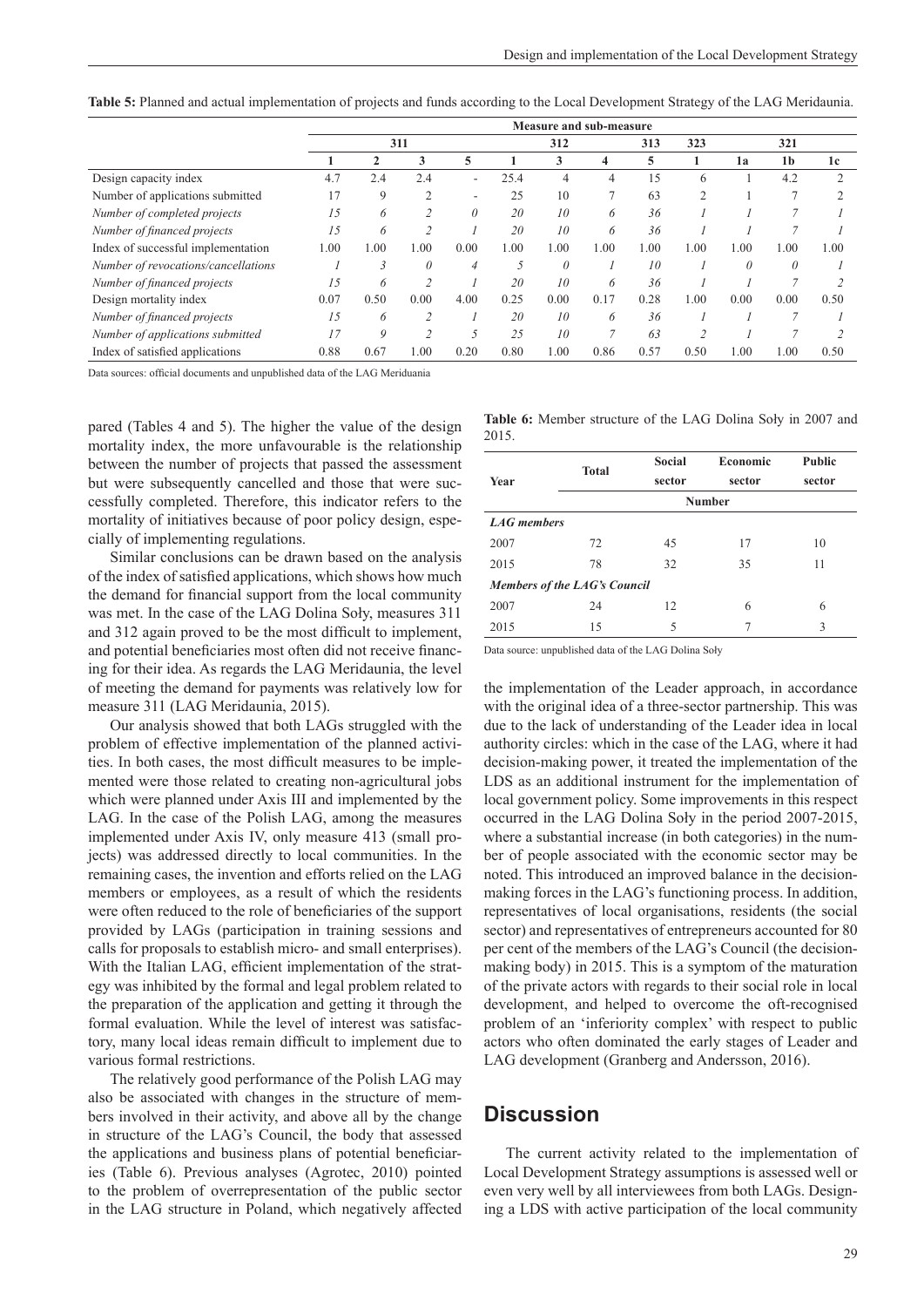should allow for a careful anticipation of the implementation of the strategy, including potential interest in activities and the size of support, by local companies, cultural institutions, schools etc. Our interviewees identified relatively positive effects of implementing the LDSs by both LAGs. Despite covering regions struggling with structural problems, the LAGs managed to plan a LDS and to spend 80 per cent of the allocated funding, while at the same time creating interest in their actions among local residents. For some of the measures, this interest exceeded the capacity of the LAGs to finance projects, as evidenced by the analysis of the index of satisfied applications. Moreover, in most cases, approved projects were successfully implemented.

The analysis of the LAG Dolina Soły in 2007-2013 shows that in the first full period of implementation of the Leader approach in Poland, the newly-formed associations of this type implemented the main objective of this programme, which is building social capital in the local community. The activities of the LAG Dolina Soły contributed to improving communication between the authorities of neighbouring communes, and supported projects with a high level of public utility (such as the construction/modernisation of cultural facilities, sports facilities, support for the creation and operation of cultural houses, publications on local traditions, or investments in playgrounds and libraries).

The results of the implementation of some of the measures of the RDP III axes by the LAGs were well predicted, while the ones of the measures for the development of entrepreneurship and diversification of agricultural activity were to a lesser extent correctly forecast.

Social organisations and economic entities play an increasing role in determining the course of action, specific measures and the distribution of funds for implementation of local development policy. A shift may be observed from the traditional concept of a hierarchical structure of local government to the notion of local governance, i.e. the involvement of many institutions in policy making and implementation, the fragmentation of the structure of the local administration, a greater role for horizontal networks of entities cooperating in a given area (social organisations and representatives of the private sector as partners for local governments), as well as regional and international cooperation (Bukve, 2008, Chmieliński, 2011). Local governance relies on individual and collective responsibility for the territory. The development of such governance models can be fostered, in particular, by the inflow of well-educated persons from urban areas, for which it will be of utmost importance to preserve the high settlement values of rural areas, and thus their cultural heritage and landscape values (Pike *et al*., 2009).

However, in both LAGs, interviewees pointed to a formal problem as a reason for difficulties in implementing the strategy. With the Polish LAG, it was the transfer of the evaluation role from the LAG to the regional institution ARMA, whose officials, having nothing to do with local specificity and local needs, had problems with correct and timely evaluation of applications. Their assessments were based solely on the statement of compliance with formal requirements, and the beneficiary was assessed without any context, the specifics of social and economic life in the LAG, and hence the 'local' economy. On the one hand, the LAG did not have the power to change

this situation, on the other, the proper implementation of the tasks planned in the local development strategy was at stake.

For the Italian LAG, the problem was the over-formalisation of the rules for requesting assistance. The LAGs' lack of influence on the assessment of applications was a crucial problem in the implementation of Axis IV measures. The LAGs were responsible only for the announcement of a call, assessment of compliance with the LDS and technical implementation of the recruitment. Although potential beneficiaries submitted their application for the measure Microenterprises creation and development and diversification towards non-agricultural activities, formal requirements were often considered too difficult to meet by the beneficiaries, which led to the resignation of the project implementation, especially in the Italian LAG. As a result, in both LAG territories the main barrier to the implementation of the LDS were the difficulties associated with the duration of individual stages and the work of officials.

Thus, we conclude that, in line with the published literature (e.g. Chmieliński, 2011; Chevalier *et al*., 2012, Contò *et al*., 2012), although partnerships, networks and collaborations among stakeholders and consultations with the local population are the crucial drivers of the Leader approach, financing rules and lack of power in implementation of local strategy measures have been sources of weakness. LAGs are not vested with enough decision-making power to implement LDSs at all stages. In Poland the assignment of key competences (to evaluate the applications) to the regional units (*voivodeship* government and ARMA) had a negative impact on the LAG-centred integration process of local communities. Moreover, in the opinion of LAG representatives, the inclusion of Axis III (investment-oriented) activities for implementation as part of the Axis IV Leader approach proved to be an obstacle to the effective implementation of development strategies, as programmed in LAGs. LAG members indicated the necessity to strengthen the role of their respective units in supporting bottom-up initiatives (small projects) and in integrating local communities (aimed at establishing interregional and supra-national cooperation, and at promoting tradition and regional products). Such activity leads to promoting the region, as well as to shaping local identity, which has a direct influence on the social capital formation process at the local level (Chmieliński, 2011).

The analysis of programme assumptions and the status of implementation of Axis IV measures may lead to a general conclusion that its bottom-up approach allowed for effective implementation of local development objectives based on a more accurate diagnosis of local needs and capabilities. An example of this is the very clear response of LAGs in the case of the implementation of measure 413 (small projects) in Poland and the LAG's response to emerging barriers. In 2007- 2013, LAGs were already trying to develop the most effective ways of implementing the Leader approach with the simplification of the rules as far as possible to allow for developing new solutions during the implementation of RDPs that could be used in the 2014-2020 programming period. Therefore, LAGs can represent, in the long term, an effective planning tool for local development (Spada *et al*., 2016).

The study has its limitations resulting from the technical approach to the assessment of LDS activities and budget.